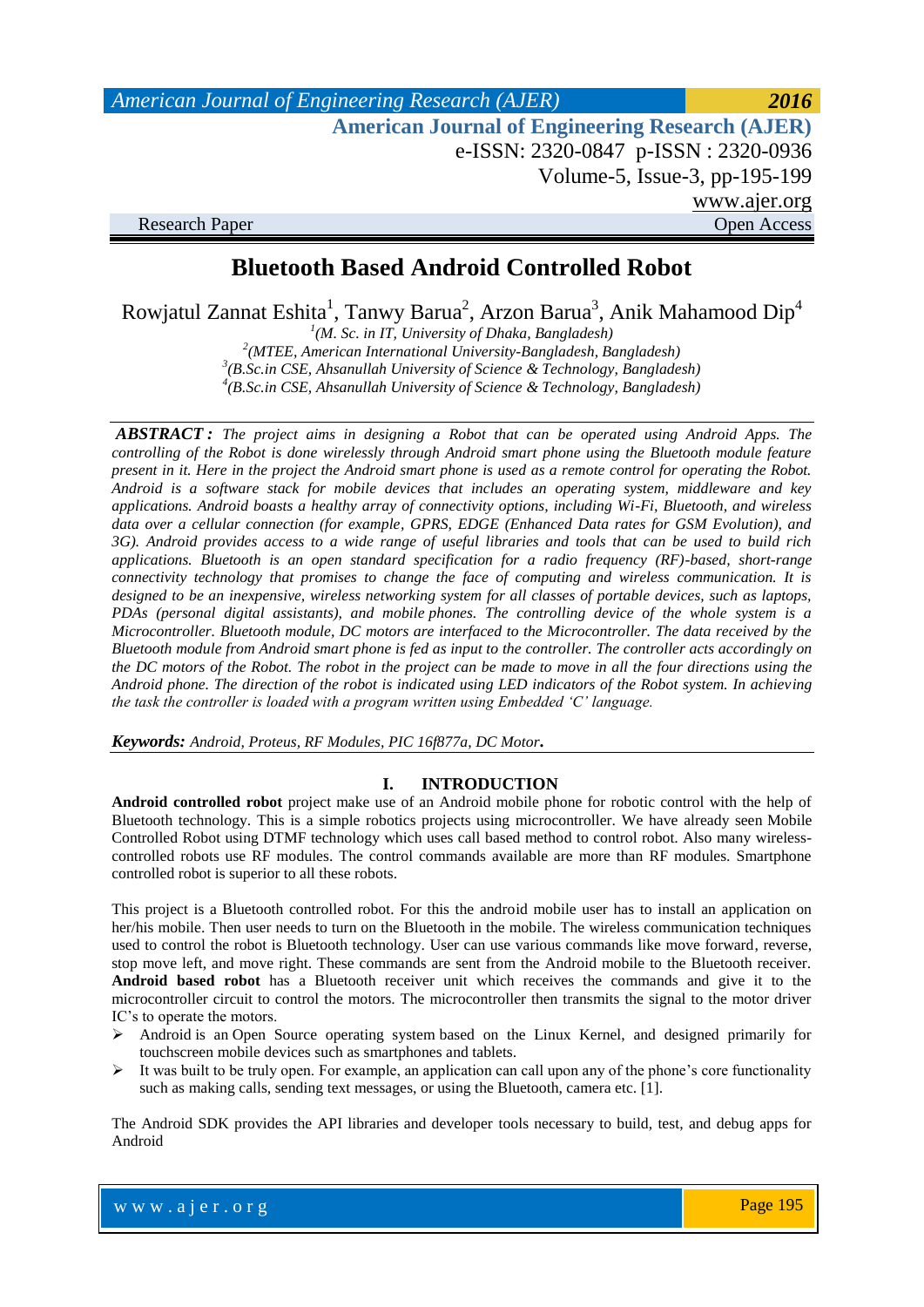The main objectives of the project are:

- 1. Operating the Robot wirelessly through mobile phone.
- 2. Usage of Android touchscreen smart phone in performing the task.
- 3. Bluetooth wireless transmission.
- 4. Indicating Robot directions using LED indicators.

# **II. BLOCK DIAGRAM & WORKING PRINCIPLE**



**Figure 1**: Block Diagram

The android application controlled robot communicates via Bluetooth to the Bluetooth module present on the robot. While pressing each button on the application, corresponding commands are sent via Bluetooth to the robot. The commands that are sent are in the form of ASCII. The PIC on the robot then checks the command received with its previously defined commands and controls the DC motors depending on the command received to cause it to move forward, backward, left, right or to stop. Thus allowing us to create an android controlled robot.

The major building blocks of the project are:

1. Regulated Power Supply. 2. Microcontroller. 3. Android smart phone. 4. Bluetooth module.

5. DC motors with driver. 6. Crystal oscillator. 7. Reset. 8. LED indicators.

Software's used:

1. PIC-C compiler for Embedded C programming. 2. PIC kit 2 programmer for dumping code into Micro controller. 3. Proteus for Circuit design.



### **III. PIC Microcontroller & DC Motor**

**Figure 2:** Pin configuration of PIC 16f877A

This powerful (200 nanosecond instruction execution) yet easy-to-program (only 35 single word instructions) CMOS FLASH-based 8-bit microcontroller packs Microchip's powerful PIC® architecture into an 40- or 44-pin package and is upwards compatible with the PIC16C5X, PIC12CXXX and PIC16C7X devices. The PIC16F877A features 256 bytes of EEPROM data memory, self-programming, an ICD, 2 Comparators, 8 channels of 10-bit Analog-to-Digital (A/D) converter, 2 capture/compare/PWM functions, the synchronous serial port can be configured as either 3-wire Serial Peripheral Interface (SPI™) or the 2-wire Inter-Integrated Circuit (I²C™) bus and a Universal Asynchronous Receiver Transmitter (USART) [2]. All of these features make it ideal for more advanced level A/D applications in automotive, industrial, appliances and consumer applications.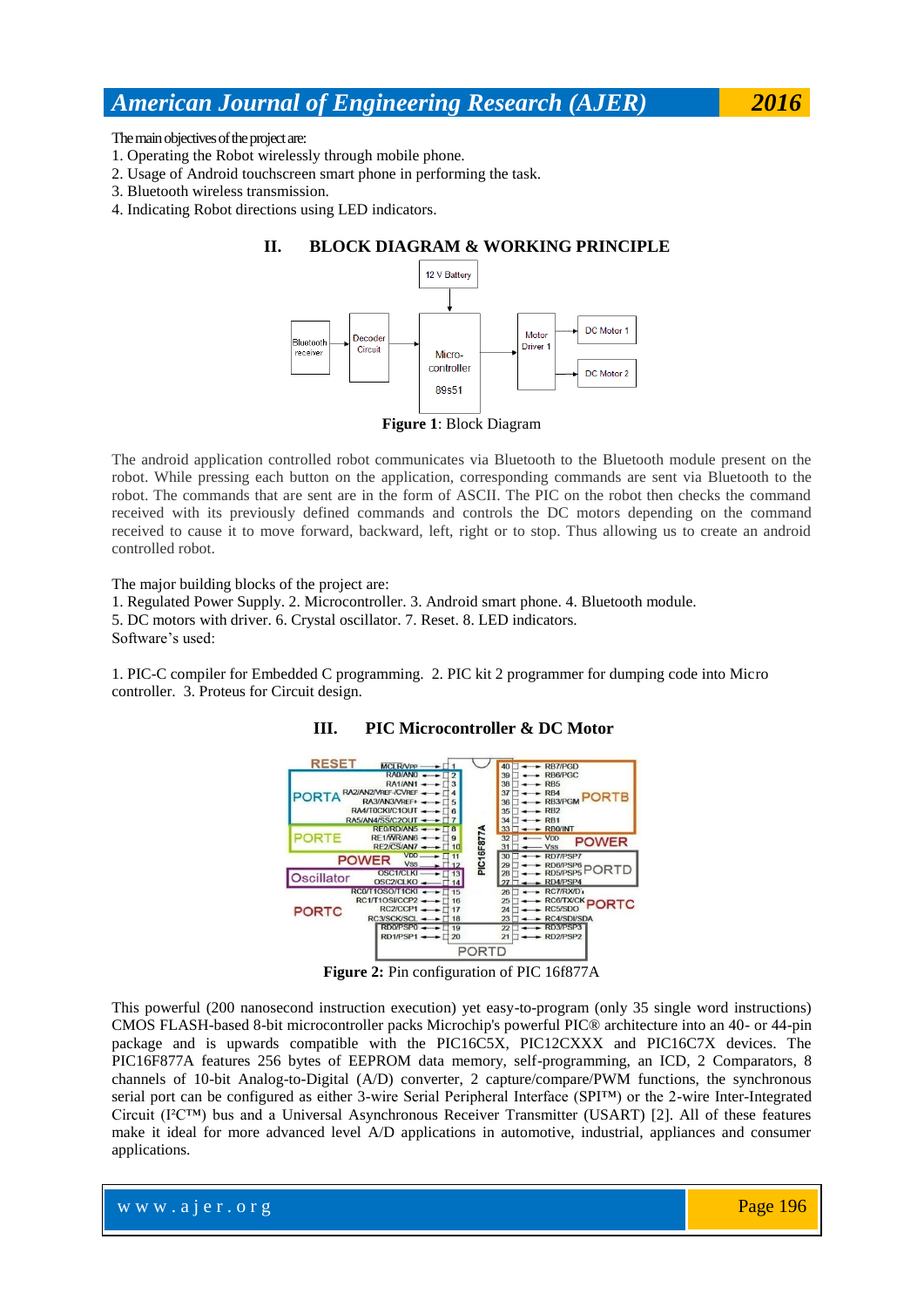**DC MOTOR:**



### **INSTRUCTIONS:**

- $\triangleright$  Both inputs low -Motor Halt.
- $\triangleright$  First input high & second input low-motor forward.
- $\triangleright$  First input Low & second input High-motor reverse.
- $\triangleright$  Both inputs high-Motor Halt.

### **IV. Lists of AT Command & Register Segment**

| IV. LASS OF A L'OMMANG & Register Segment |                             |                           |  |  |  |  |
|-------------------------------------------|-----------------------------|---------------------------|--|--|--|--|
| Command                                   | <b>Response</b>             | <b>Parameter</b>          |  |  |  |  |
| AT                                        | OК                          | <b>None</b>               |  |  |  |  |
| <b>AT+RESET</b>                           | OК                          | <b>None</b>               |  |  |  |  |
| <b>AT+VERSION?</b>                        | +VERSION:                   | <b>Parameter: Version</b> |  |  |  |  |
|                                           | $\leq$ Parameter $\geq$ OK  | number                    |  |  |  |  |
| AT+ORGL                                   | OK                          | <b>None</b>               |  |  |  |  |
| $AT+PSWD=$                                | OК                          |                           |  |  |  |  |
| $AT+$ PSWD?                               | $+$ PSWD : $\langle$ Param> | " Param: passkey          |  |  |  |  |
|                                           | OК                          | Default: "1234            |  |  |  |  |
| $AT+UART=<>Param1>$ ,                     | OК                          | Paraml-baud rate          |  |  |  |  |
| $\langle$ Param2>, $\langle$ Param3>      |                             | <b>Usually 9600</b>       |  |  |  |  |
|                                           |                             | Param2-stop bit           |  |  |  |  |
|                                           |                             | Param3- parity bit        |  |  |  |  |

#### Register A: UCSRA

| $\mathbf{D}\mathbf{V}\mathbf{C}$<br>rat       | TNTO<br>1 A U<br>$\sim$ | <b>UDRE</b>             | FE | <b>DOR</b><br>$\sim$    | ÐЕ<br>л. | <b>TIAV</b><br>◡▵◭ | APCM |
|-----------------------------------------------|-------------------------|-------------------------|----|-------------------------|----------|--------------------|------|
| $\overline{\mathbf{r}}$                       | R/W<br>1v               | $\overline{\mathbf{v}}$ |    | $\overline{\mathbf{v}}$ | -18      | R/M<br>1V          | R/W  |
| $\alpha$<br>T <sub>LO</sub> CD<br>$\sim$<br>. |                         |                         |    |                         |          |                    |      |

Our Value: UCSRA –OXOO

### Register B: UCSRB

| <b>RXCIE</b>                | <b>TXCIE</b> | <b>UDRIE</b> | <b>RXEN</b> | <b>TXEN</b> | UCSZ2 | <b>RXB8</b> | <b>TXB8</b> |
|-----------------------------|--------------|--------------|-------------|-------------|-------|-------------|-------------|
| R/W                         | R/W<br>K/    | R/W          | R/W         | R/W         | R/W   | v           | R/W         |
| $-0X18$<br>Our Value: USCRA |              |              |             |             |       |             |             |

### Register C: USCRC

| <b>URSEL</b> | <b>UMSEL</b> | UPM1 | UPM0      | <b>USBS</b> | USCZ1 | <b>UCSZO</b> | <b>UCPOL</b> |
|--------------|--------------|------|-----------|-------------|-------|--------------|--------------|
| R/W          | R/W          | R/W  | R/W<br>N. | R/W         | R/W   | R/W          | R/W          |
|              |              |      |           |             |       |              |              |

### Our Value: UCSRC – 0x86

| <b>URSEL</b>                            |        |        |       | <b>UBRR-11</b> | <b>UBRR-10</b> | UBRR-9 | UBRR-8 |  |  |
|-----------------------------------------|--------|--------|-------|----------------|----------------|--------|--------|--|--|
| UBRR-7                                  | UBRR-6 | UBRR-5 | UBRR4 | UBRR-3         | UBRR-2         | UBRR-1 | UBRR-0 |  |  |
|                                         |        |        |       |                |                |        |        |  |  |
|                                         |        |        |       |                |                |        |        |  |  |
| $\Omega_{\rm nr}$ Value: HRDDH HRDDI 75 |        |        |       |                |                |        |        |  |  |

Our Value: UBRRH, UBRRL - 75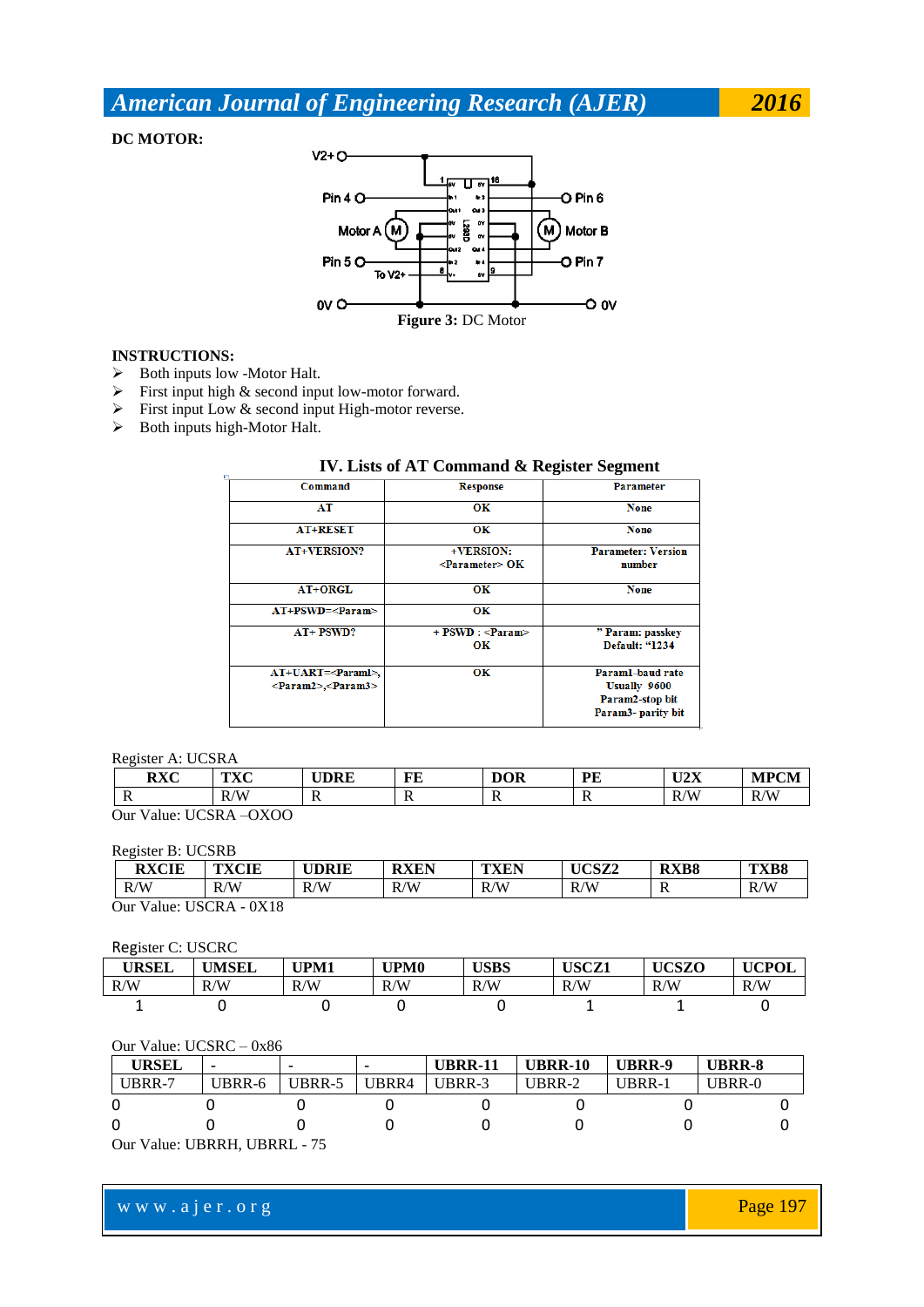## **IV. ANDROID APP**

Below is the screenshot of Android application which is used in this project to control the Robot. This application has 9 keys / commands. We have used 7 commands. Command 7 and 9 are not used and are reserved for future scope. User can even rename these key text as Forward / Reverse using the Set Keys option [3]. User needs to turn on the Bluetooth on his/her mobile and press scan button as shown below. Then connect to the Bluetooth receiver on robot [4]. Once the connection is established then the application will show connected status as shown below.



**Figure 4:** Android Apps control screen shot

#### **V. PROTEUS SIMULATION & HARDWARE**

This project consists of a microcontroller, 16 x 2 alphanumeric LCD, two 5V relays, a lamp, DC motor and Bluetooth module. Here at89c51 microcontroller is used. It is an 8 bit microcontroller and it requires supply voltage of 5V DC [5] [6]. Use 7805 power supply circuit to provide 5V DC to the microcontroller. We can use 9V DC battery or 12V, 1A adapter to provide the supply to the circuit. For the above circuit additionally you need to connect reset circuit and crystal circuit to the controller to work properly.In the above circuit LCD is used to indicate the status of electrical loads and also used to display received data from Bluetooth. Here LCD is interfaced to the PORT1 of the microcontroller in 4 bit mode. Bluetooth module TX and RX pins are connected to the RXD and TXD pins of controller [7]. Vcc pin is connected to the 5V and GND pin is connected to ground. Controller communicates with Bluetooth module using serial communication (UART protocol). Use a baud rate of 9600 to communicate with Bluetooth. If you want to change the Bluetooth name and password then you need to use Bluetooth AT commands.



**Figure 5:** Proteus Simulation



**Figure 6:** Hardware